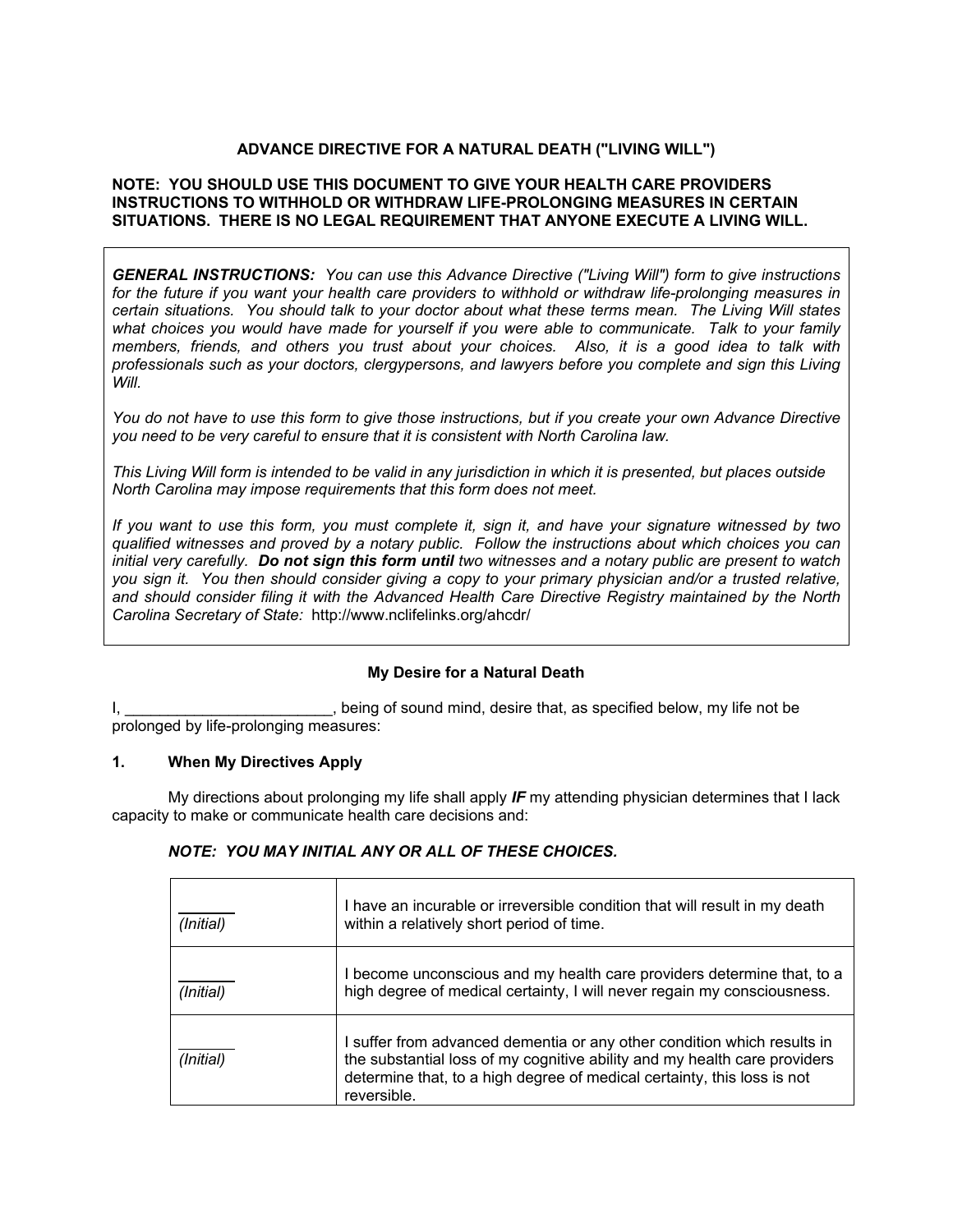# **2. These are My Directives about Prolonging My Life:**

In those situations I have initialed in Section 1, I direct that my health care providers:

### *NOTE: INITIAL ONLY IN ONE PLACE.*

| (Initial) | may withhold or withdraw life-prolonging measures.   |  |
|-----------|------------------------------------------------------|--|
| (Initial) | shall withhold or withdraw life-prolonging measures. |  |

# **3. Exceptions –– "Artificial Nutrition or Hydration"**

### *NOTE: INITIAL ONLY IF YOU WANT TO MAKE EXCEPTIONS TO YOUR INSTRUCTIONS IN PARAGRAPH 2.*

EVEN THOUGH I do not want my life prolonged in those situations I have initialed in Section 1:

| (Initial) | I DO want to receive BOTH artificial hydration AND artificial nutrition (for<br>example, through tubes) in those situations.<br>NOTE: DO NOT INITIAL THIS BLOCK IF ONE OF THE BLOCKS BELOW<br><b>IS INITIALED.</b> |
|-----------|--------------------------------------------------------------------------------------------------------------------------------------------------------------------------------------------------------------------|
| (Initial) | I DO want to receive ONLY artificial hydration (for example, through tubes) in<br>those situations.<br>NOTE: DO NOT INITIAL THE BLOCK ABOVE OR BELOW IF THIS<br><b>BLOCK IS INITIALED.</b>                         |
| (Initial) | I DO want to receive ONLY artificial nutrition (for example, through tubes) in<br>those situations.<br>NOTE: DO NOT INITIAL EITHER OF THE TWO BLOCKS ABOVE IF THIS<br><b>BLOCK IS INITIALED.</b>                   |

### **4. I Wish to be Made as Comfortable as Possible**

I direct that my health care providers take reasonable steps to keep me as clean, comfortable, and free of pain as possible so that my dignity is maintained, even though this care may hasten my death.

# **5. I Understand my Advance Directive**

I am aware and understand that this document directs certain life-prolonging measures to be withheld or discontinued in accordance with my advance instructions.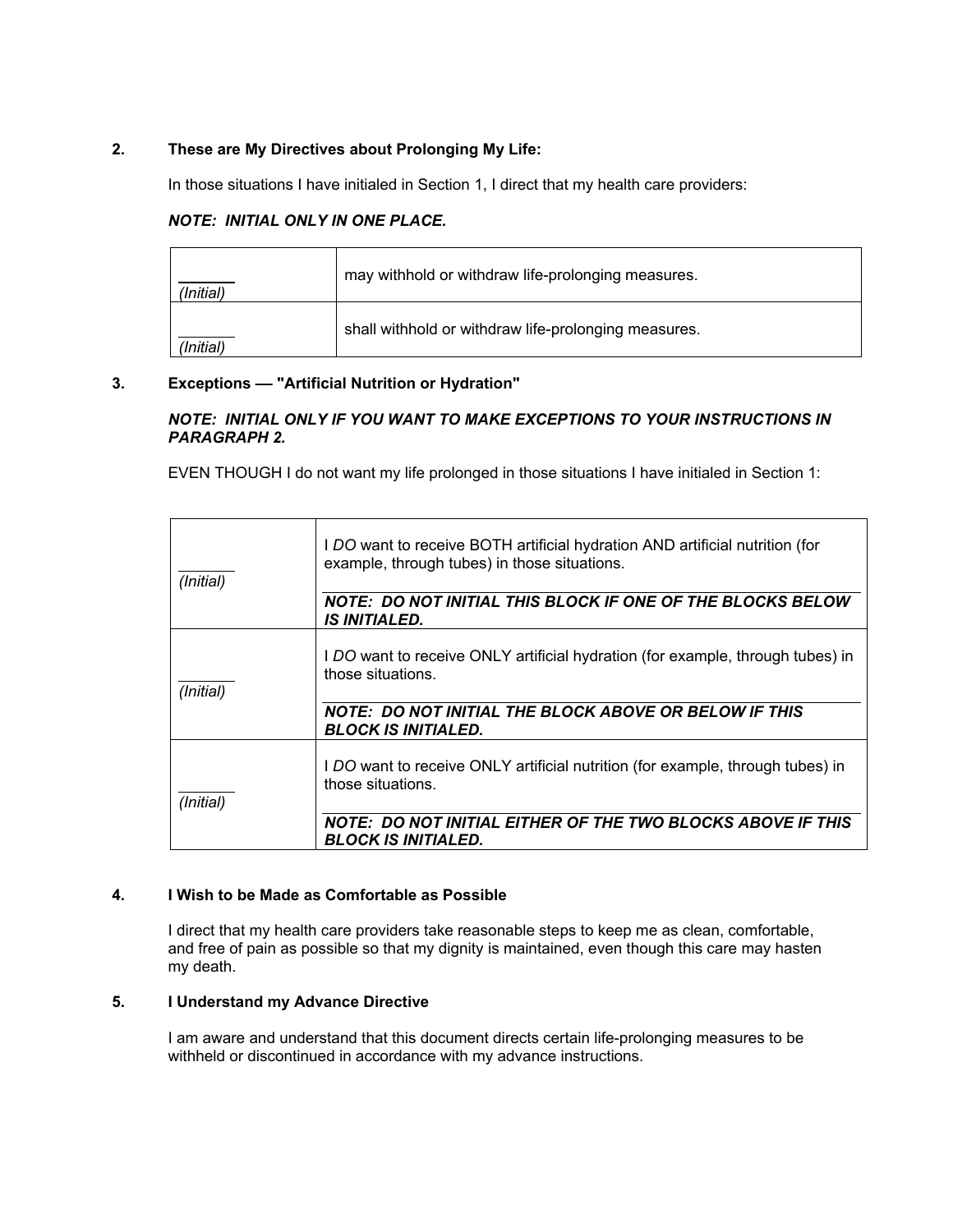### **6. If I have an Available Health Care Agent**

 If I have appointed a health care agent by executing a health care power of attorney or similar instrument, and that health care agent is acting and available and gives instructions that differ from this Advance Directive, then I direct that:

| (Initial) | Follow Advance Directive: This Advance Directive will override<br>instructions my health care agent gives about prolonging my life. |  |
|-----------|-------------------------------------------------------------------------------------------------------------------------------------|--|
| (Initial) | Follow Health Care Agent: My health care agent has authority to<br>override this Advance Directive.                                 |  |

#### *NOTE:* **DO NOT INITIAL BOTH BLOCKS***. IF YOU DO NOT INITIAL EITHER BOX, THEN YOUR HEALTH CARE PROVIDERS WILL FOLLOW THIS ADVANCE DIRECTIVE AND IGNORE THE INSTRUCTIONS OF YOUR HEALTH CARE AGENT ABOUT PROLONGING YOUR LIFE.*

### **7. My Health Care Providers May Rely on this Directive**

 My health care providers shall not be liable to me or to my family, my estate, my heirs, or my personal representative for following the instructions I give in this instrument. Following my directions shall not be considered suicide, or the cause of my death, or malpractice or unprofessional conduct. If I have revoked this instrument but my health care providers do not know that I have done so, and they follow the instructions in this instrument in good faith, they shall be entitled to the same protections to which they would have been entitled if the instrument had not been revoked.

#### **8. I Want this Directive to be Effective Anywhere**

I intend that this Advance Directive be followed by any health care provider in any place.

#### **9. I have the Right to Revoke this Direction**

I understand that at any time I may revoke this Advance Directive in a writing I sign or by communicating in any clear and consistent manner my intent to revoke it to my attending physician. I understand that if I revoke this instrument I should try to destroy all copies of it.

This the \_\_\_\_\_ day of \_\_\_\_\_\_\_\_\_\_\_\_\_, \_\_\_\_\_\_\_.

Signature of Declarant

Type/print name

I hereby state that the declarant, **EXEC 2008**, being of sound mind, signed (or directed another to sign on declarant's behalf) the foregoing Advance Directive for a Natural Death in my presence, and that I am not related to the declarant by blood or marriage, and I would not be entitled to any portion of the estate of the declarant under any existing will or codicil of the declarant or as an heir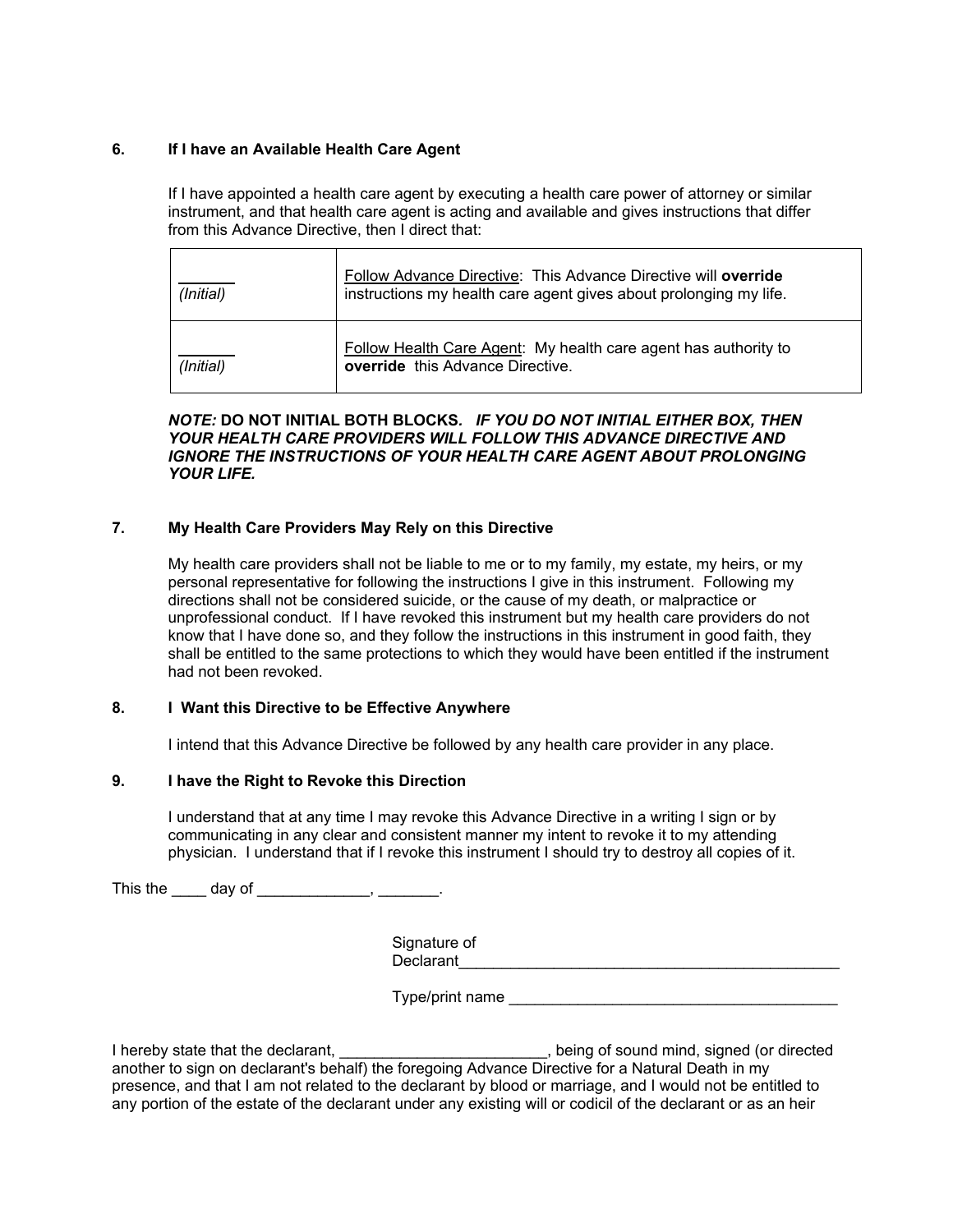under the Intestate Succession Act, if the declarant died on this date without a will. I also state that I am not the declarant's attending physician, nor a licensed health care provider who is (1) an employee of the declarant's attending physician, (2) nor an employee of the health facility in which the declarant is a patient, or (3) an employee of a nursing home or any adult care home where the declarant resides. I further state that I do not have any claim against the declarant or the estate of the declarant.

| Date:           |                                                             | Witness:                                                                               |                  |
|-----------------|-------------------------------------------------------------|----------------------------------------------------------------------------------------|------------------|
| Date:           |                                                             | Witness:<br>the control of the control of the control of the control of the control of |                  |
|                 |                                                             |                                                                                        |                  |
|                 |                                                             | <b>STATE</b>                                                                           |                  |
|                 | Sworn to (or affirmed) and subscribed before me this day by | (type/print name of declarant)                                                         |                  |
|                 |                                                             | (type/print name of witness)                                                           |                  |
|                 |                                                             | (type/print name of witness)                                                           |                  |
| Date            |                                                             |                                                                                        |                  |
| (Official Seal) |                                                             | <b>Signature of Notary Public</b>                                                      | _, Notary Public |

 *Printed or typed name* 

My commission expires: \_\_\_\_\_\_\_\_\_\_\_\_\_\_\_\_\_\_